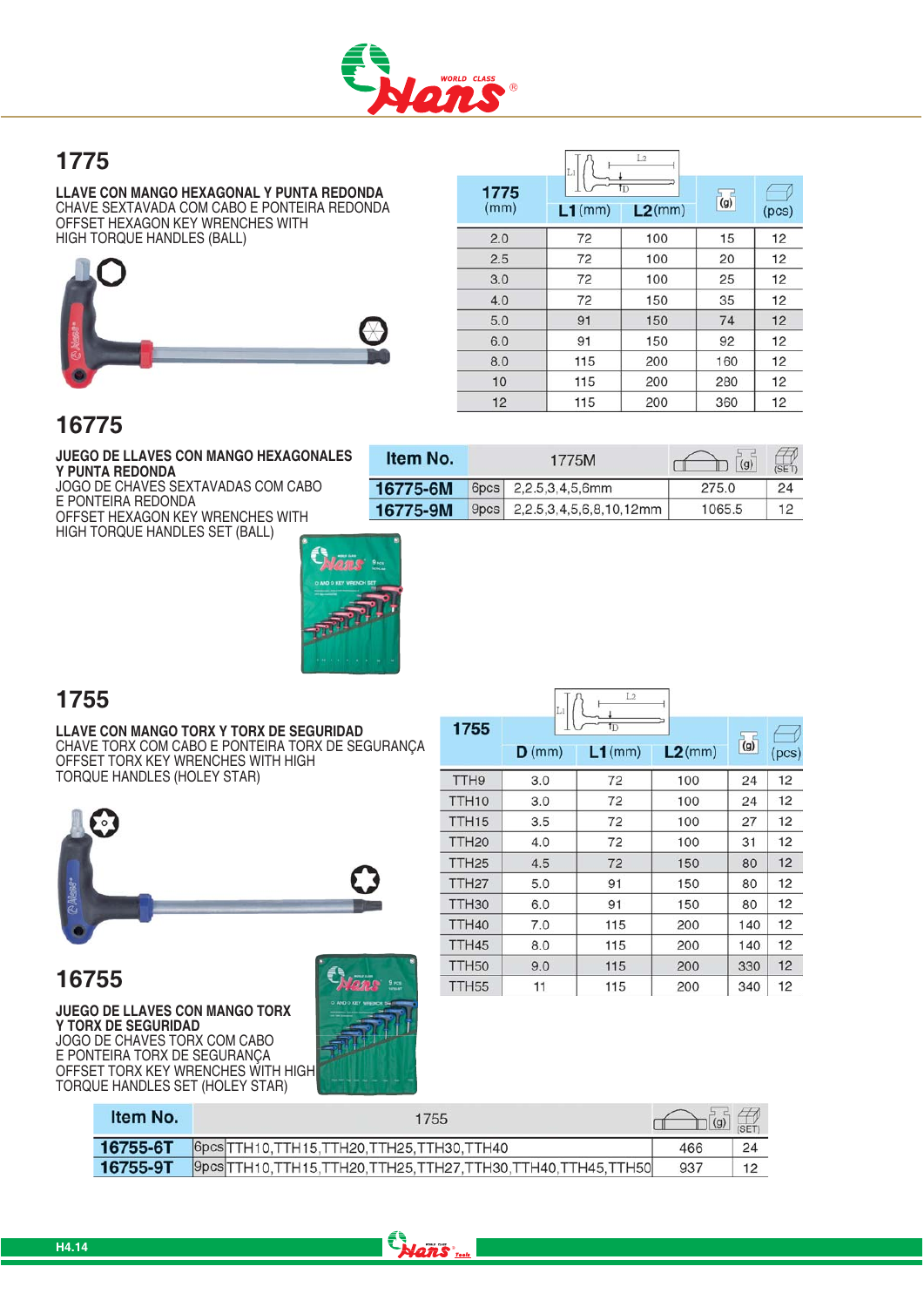

### NAVAJAS DE LLAVES HEXAGONALES MACHO<br>NAVALHA DE CHAVES ALLEN SEXTAVADAS<br>HEX KEY WRENCH FOLDING SETS



| Item No.                | $\mathcal{C}^{\mathsf{L}}$ |                                             | $\vec{a}$<br>E ST | (SET) |
|-------------------------|----------------------------|---------------------------------------------|-------------------|-------|
| 1676597M                | 7pcs                       | 2.5.3.4.5.6.8.10mm                          | 361.1             | 12    |
| 16765-7M                | 7pcs                       | $1.5, 2, 2.5, 3, 4, 5, 6$ mm                | 148.3             | 12    |
| 16765-8A                | 8pcs                       | 5/64, 3/32, 1/8, 5/32, 3/16, 1/4, 5/16, 3/8 | 361.1             | 12    |
| ●made of Cr-V 6150 only |                            |                                             | :blister card     |       |



Hans ...

| Item No.                | $\sim$           | 9                                             | (q)           | (SET) |
|-------------------------|------------------|-----------------------------------------------|---------------|-------|
| 16745-8T                | 8 <sub>pcs</sub> | T9, T10, T15, T20, T25, T27, T30, T40         | 236.1         | 12    |
| 167558TH                | 8pcs             | TH9, TH10, TH15, TH20, TH25, TH27, TH30, TH40 | 236.1         | 12    |
| ●made of Cr-V 6150 only |                  |                                               | :blister card |       |

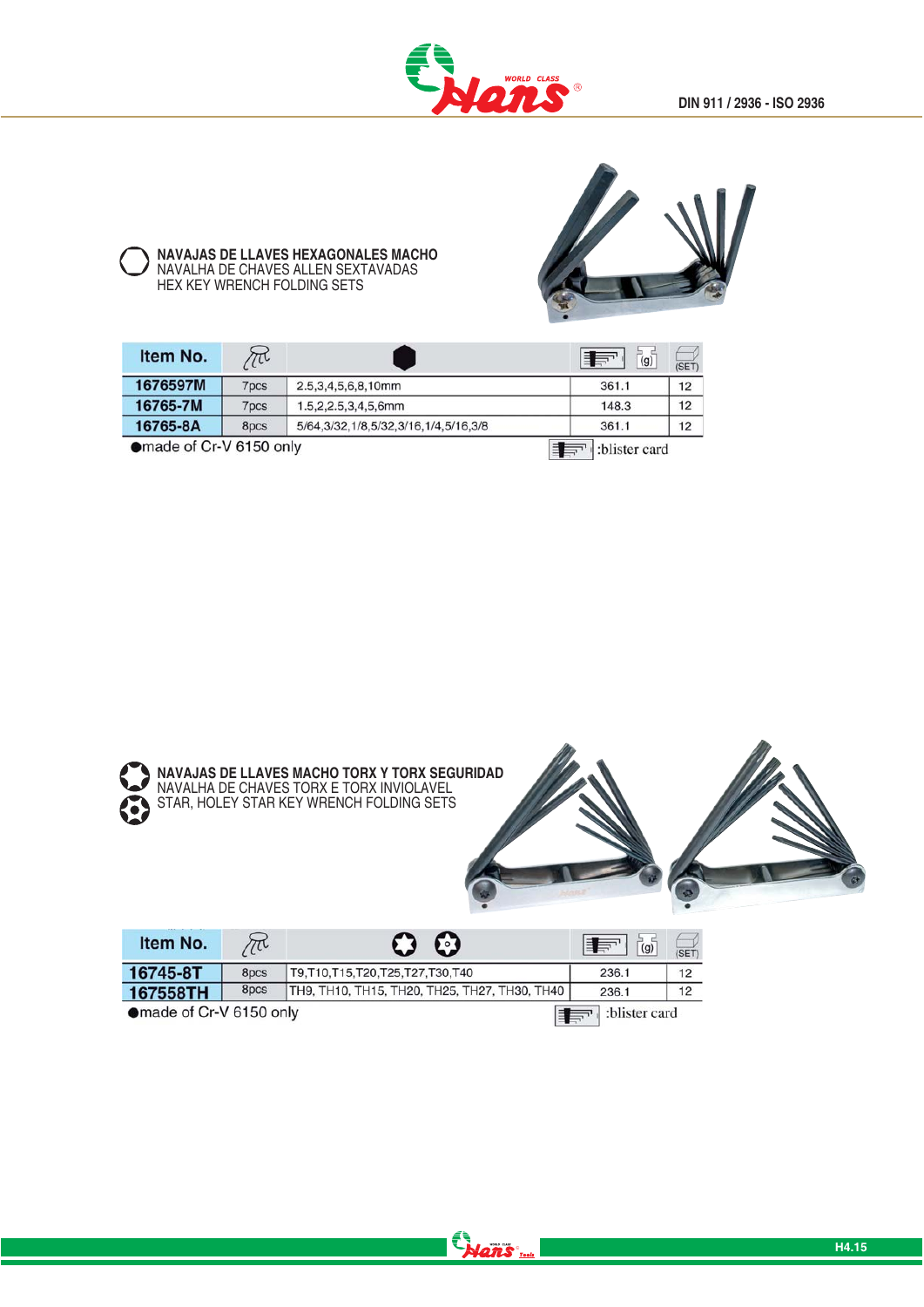

#### 1031

LLAVES ALLEN ACODADAS<br>CHAVES ALLEN EM "L" SHORT ARM HEX KEY



| 1031 | S<br>(mm) | L <sub>2</sub><br>(mm) | L1<br>(mm) | (g)    | (pcs)          |
|------|-----------|------------------------|------------|--------|----------------|
| 013  | 1,3       | 12                     | 41         | 0,62   | 10             |
| 015  | 1,5       | 14                     | 45         | 0,91   | 10             |
| 020  | 2,0       | 16                     | 50         | 1,82   | 10             |
| 025  | 2,5       | 18                     | 56         | 3,19   | 10             |
| 030  | 3,0       | 20                     | 63         | 5,15   | 10             |
| 040  | 4,0       | 24                     | 70         | 10,40  | 10             |
| 050  | 5,0       | 28                     | 79         | 18,52  | 10             |
| 060  | 6,0       | 32                     | 90         | 30,43  | 10             |
| 070  | 7,0       | 34                     | 95         | 43,88  | 10             |
| 080  | 8,0       | 36                     | 100        | 60,52  | 10             |
| 100  | 10,0      | 40                     | 112        | 105,94 | 5              |
| 120  | 12,0      | 45                     | 125        | 170,90 | 5              |
| 140  | 14,0      | 54                     | 140        | 265,60 | 5              |
| 170  | 17,0      | 61                     | 158        | 442,93 | 1              |
| 190  | 19,0      | 70                     | 180        | 631,24 | 1              |
| 220  | 22,0      | 80                     | 200        | 948,72 | $\overline{1}$ |

### JUEGOS DE LLAVES ALLEN EN NAVAJA<br>JOGO DE CHAVES ALLEN EM NAVALHA



| 512 | $1.5, 2, 2.5, 3, 4, 5, 6$ (7 pcs)    | 12 |
|-----|--------------------------------------|----|
| 514 | 2.5, 3, 4, 5, 6, 8, 10 (7 pcs)       | 6  |
| 516 | $1.5, 2, 2.5, 3, 4, 5, 6, 8$ (8 pcs) |    |



#### JUEGO DE LLAVES ALLEN ACODADAS JOGO DE CHAVES ALLEN EM "L" SHORT ARM HEX KEY SET

1031

| 518 |  |  |  |  | $1.5, 2, 2.5, 3, 4, 5, 6, 8, 10 (9pcs)$ |  |
|-----|--|--|--|--|-----------------------------------------|--|

LLAVES ALLEN ACODADAS LARGAS<br>CHAVES ALLEN EM "L" LONGAS LONG ARM HEX KEY



| 1033 | S<br>(mm) | L <sub>2</sub><br>(mm) | L1<br>(mm) | (g)    | (pcs) |
|------|-----------|------------------------|------------|--------|-------|
| 020  | 2,0       | 18                     | 112        | 5,57   | 10    |
| 025  | 2,5       | 18                     | 112        | 5,57   | 10    |
| 030  | 3,0       | 20                     | 125        | 8,95   | 10    |
| 040  | 4,0       | 24                     | 140        | 18,02  | 10    |
| 050  | 5,0       | 28                     | 158        | 31.97  | 5     |
| 060  | 6,0       | 32                     | 178        | 52.01  | 5     |
| 070  | 7,0       | 34                     | 185        | 64.05  | 5     |
| 080  | 8.0       | 36                     | 200        | 104.10 | 5     |
| 100  | 10,0      | 40                     | 224        | 182,21 | 1     |
| 120  | 12,0      | 45                     | 250        | 293.48 | 1     |
| 140  | 14,0      | 54                     | 280        | 452,47 | 1     |



**JUEGO DE LLAVES ALLEN ACODADAS** JOGO DE CHAVES ALLEN EM "L" LONGAS LONG ARM HEX KEY SET

| 1033 |                                           | (set) |
|------|-------------------------------------------|-------|
| 522  | $1.5, 2, 2.5, 3, 4, 5, 6, 8, 10 (9pcs)$ 6 |       |



 $\bigoplus$ <br>(set) 7

 $6\phantom{a}$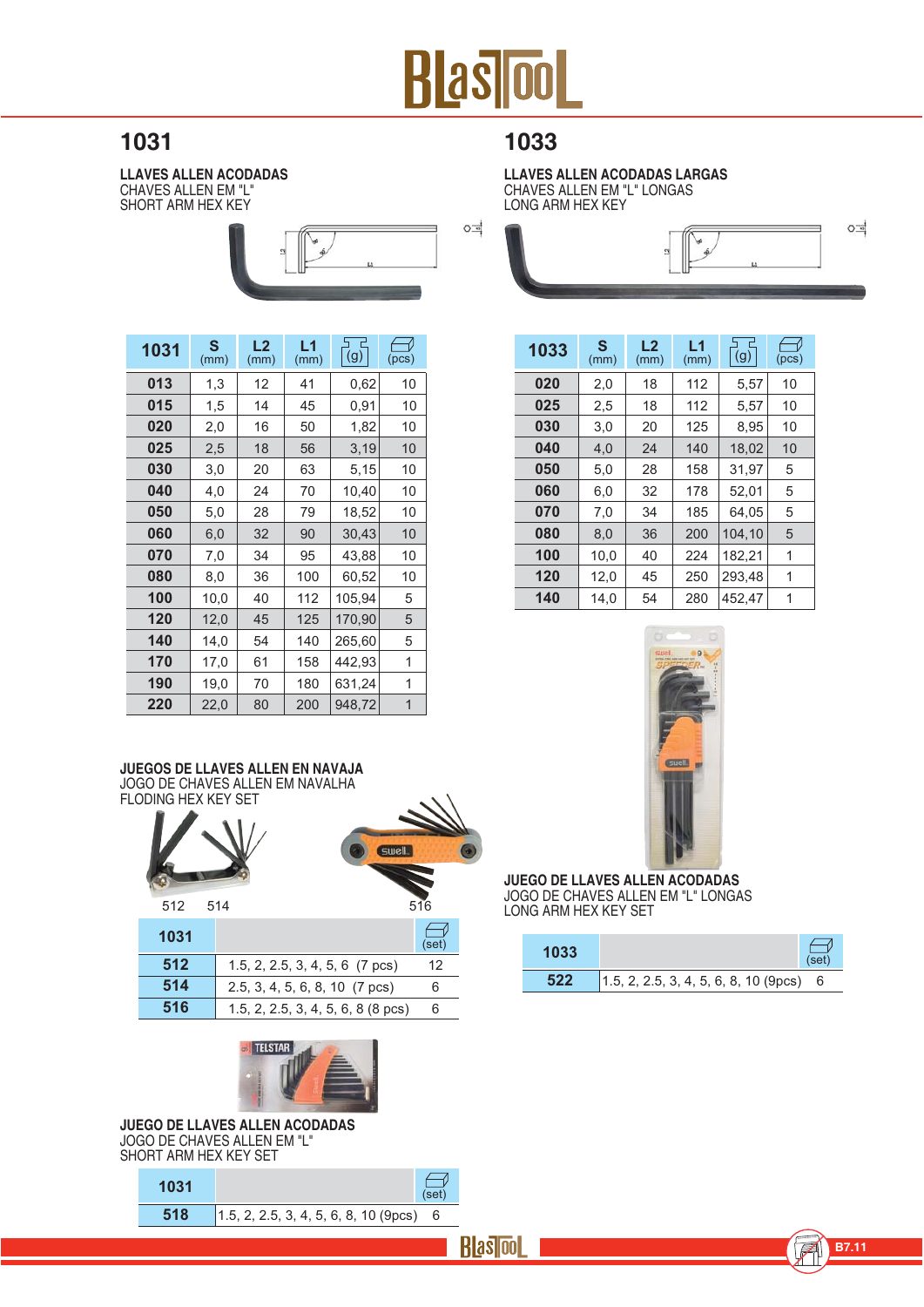

### 1037

LLAVES ALLEN BOLA ACODADAS LARGAS<br>CHAVES ALLEN EM "L" COM BOLA LONGAS<br>LONG ARM BALL POINT HEX KEY



| 1037 | S<br>(mm) | L2<br>(mm) | L1<br>(mm) | (g)    | (pcs) |
|------|-----------|------------|------------|--------|-------|
| 015  | 1,5       | 16         | 100        | 3,18   | 10    |
| 020  | 2,0       | 16         | 100        | 3,18   | 10    |
| 025  | 2,5       | 18         | 112        | 5,57   | 10    |
| 030  | 3,0       | 20         | 125        | 8,95   | 10    |
| 040  | 4,0       | 24         | 140        | 18,02  | 10    |
| 050  | 5,0       | 28         | 158        | 31,97  | 5     |
| 060  | 6,0       | 32         | 178        | 52,01  | 5     |
| 080  | 8,0       | 36         | 200        | 104,10 | 5     |
| 100  | 10.0      | 40         | 224        | 182,21 | 1     |



JUEGO DE LLAVES ALLEN BOLA EN NAVAJA<br>JOGO DE CHAVES ALLEN C/ BOLA EM NAVALHA BALL-POINT FOLDING KEY SET

| 1037 |                                    | (set) |
|------|------------------------------------|-------|
| 531  | 1.5, 2, 2.5, 3, 4, 5, 6, 8 (8 pcs) | - 6   |



**JUEGO DE LLAVES ALLEN BOLA ACODADAS<br>JOGO DE CHAVES ALLEN EM "L" C/ BOLA<br>LONG ARM BALL POINT HEX KEY SET** 

| 1037 |                                           | (set) |
|------|-------------------------------------------|-------|
| 533  | $1.5, 2, 2.5, 3, 4, 5, 6, 8, 10 (9pcs)$ 6 |       |

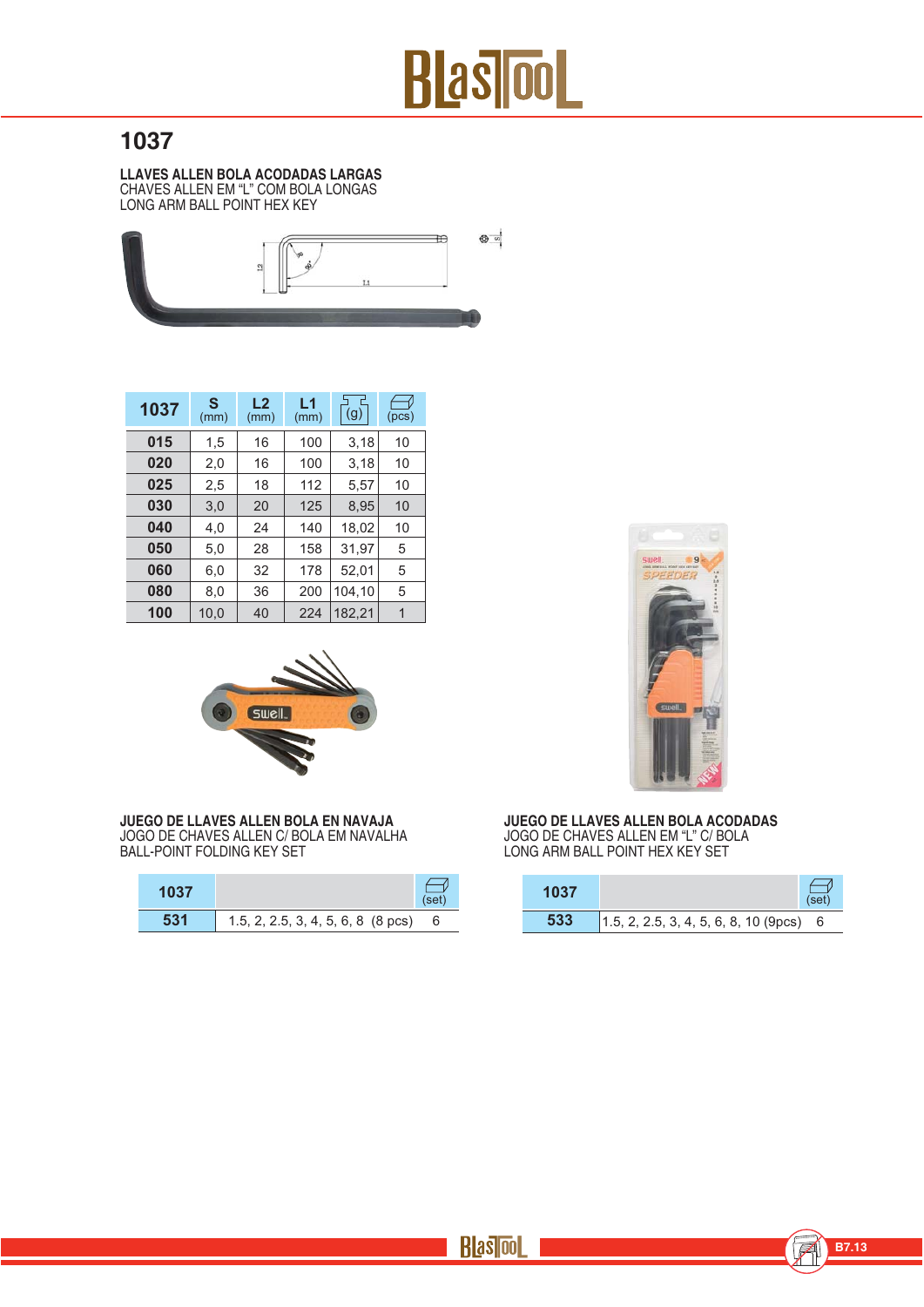## **Blas ool**

### 1043

**LLAVES TORX ACODADAS LARGAS CHAVES TORX EM "L" LONGAS LONG ARM STAR KEY** 



1047

LLAVES TORX SEGURIDAD ACODADAS LARGAS CHAVES TORX INVIOLAVEL EM "L" LONGAS LONG ARM TAMPER STAR KEY



| 1043 | н<br>(mm)       | L <sub>2</sub><br>(mm) | L1<br>(mm) | (g)   | (pcs) |
|------|-----------------|------------------------|------------|-------|-------|
| 007  | T 7             | 16                     | 80         | 6.65  | 10    |
| 008  | T 8             | 16                     | 80         | 6.65  | 10    |
| 009  | T 9             | 16                     | 83         | 6,85  | 10    |
| 010  | T <sub>10</sub> | 17                     | 86         | 7.12  | 10    |
| 015  | T <sub>15</sub> | 18                     | 90         | 7,47  | 10    |
| 020  | T <sub>20</sub> | 19                     | 95         | 12,38 | 10    |
| 025  | T <sub>25</sub> | 20                     | 100        | 18.75 | 5     |
| 027  | T <sub>27</sub> | 22                     | 105        | 19.83 | 5     |
| 030  | <b>T30</b>      | 24                     | 114        | 29.31 | 5     |
| 040  | T40             | 26                     | 124        | 41.73 | 5     |
| 045  | T45             | 29                     | 133        | 70.73 | 1     |
| 050  | T <sub>50</sub> | 32                     | 152        | 80.18 | 1     |





JUEGOS DE LLAVES TORX EN NAVAJA JOGO DE CHAVES TORX EM NAVALHA **STAR FOLDING KEY SET** 

| 1043 |                                                  | (set) |
|------|--------------------------------------------------|-------|
| 542  | T9, T10, T15, T20,<br>T25, T27, T30, T40 (8 pcs) | 6     |



#### **JUEGO DE LLAVES TORX ACODADAS** JOGO DE CHAVES TORX EM "L" ARM STAR KEY SET

T

**B7.14** 





JUEGO DE LLAVES TORX SEGURIDAD ACODADAS JOGO DE CHAVES TORX INVIOLAVEL EM "L" ARM TAMPER STAR KEY SET

| 1047 |                                                       | (set) |
|------|-------------------------------------------------------|-------|
| 555  | T8, T10, T15, T20, T25,<br>T27, T30, T40, T50 (9 pcs) |       |

**Rlasicol**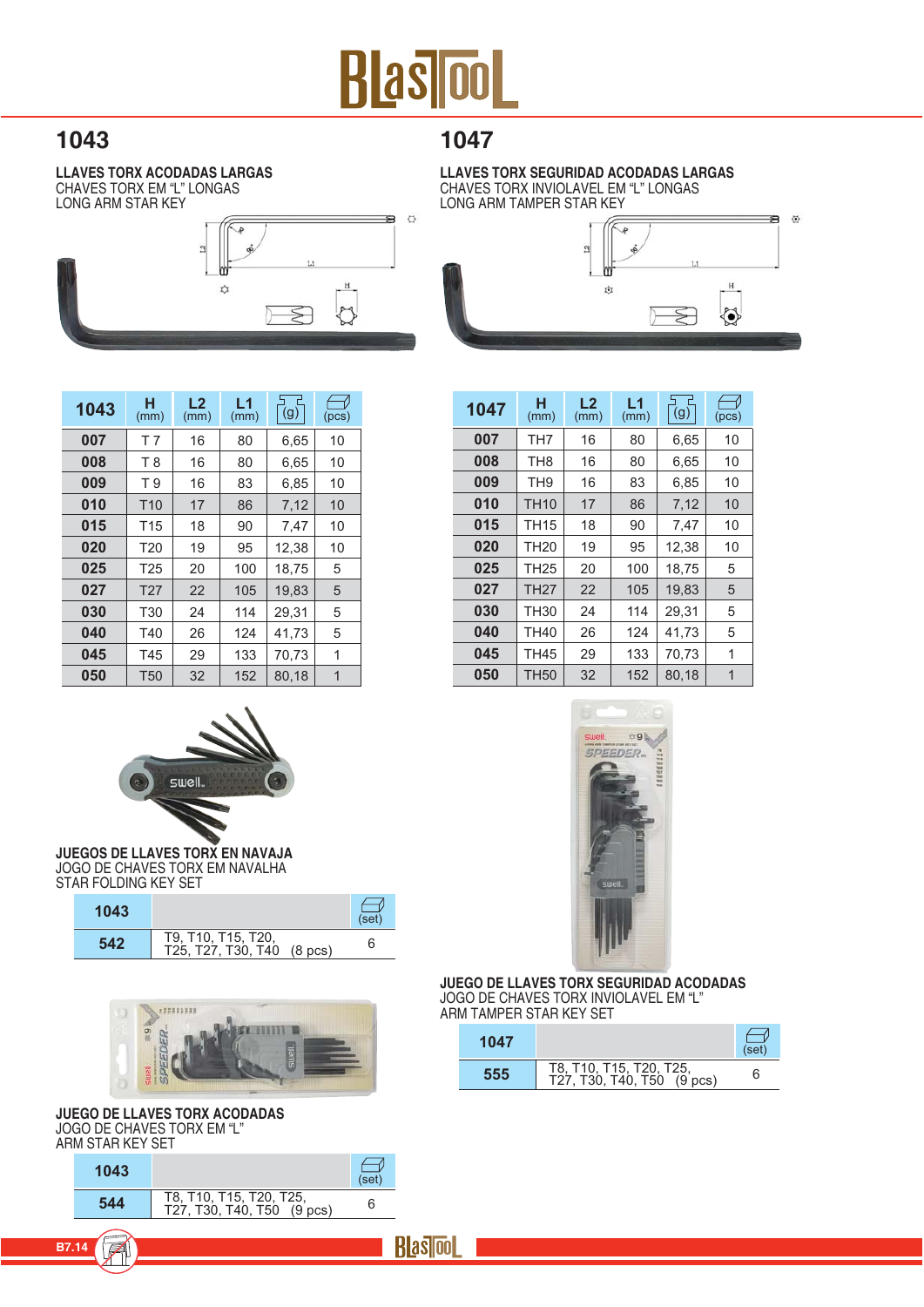# **BlasiooL**

### 1051

**LLAVES ALLEN CON MANGO** CHAVES ALLEN C/ PUNHOT-HANDLE HEX KEY



### 1053

 $\mathbf{u}$ 

LLAVES ALLEN BOLA CON MANGO<br>CHAVES ALLEN BOLA C/ PUNHO<br>T-HANDLE BALL POINT HEX KEY

| 1051 | S<br>(mm) | в<br>(mm) | A<br>(mm) | C<br>(mm) | (mm) | (g) | (pcs) |
|------|-----------|-----------|-----------|-----------|------|-----|-------|
| 020  | 2,0       | 80        | 46        | 85        | 131  | 33  | 12    |
| 025  | 2,5       | 80        | 46        | 95        | 141  | 36  | 12    |
| 030  | 3,0       | 80        | 46        | 107       | 153  | 40  | 12    |
| 040  | 4.0       | 92        | 52        | 113       | 165  | 63  | 12    |
| 050  | 5,0       | 92        | 52        | 124       | 176  | 75  | 12    |
| 060  | 6,0       | 119       | 60        | 127       | 187  | 116 | 12    |
| 070  | 7,0       | 119       | 60        | 132       | 192  | 128 | 12    |
| 080  | 8.0       | 119       | 60        | 137       | 197  | 162 | 12    |
| 100  | 10.0      | 119       | 60        | 147       | 207  | 226 | 12    |

| 1053 | S<br>(mm) | в<br>(mm) | A<br>(mm) | C<br>(mm) | (mm) | г<br>(g) | (pcs) |
|------|-----------|-----------|-----------|-----------|------|----------|-------|
| 020  | 2,0       | 80        | 46        | 85        | 131  | 33       | 12    |
| 025  | 2,5       | 80        | 46        | 95        | 141  | 36       | 12    |
| 030  | 3,0       | 80        | 46        | 107       | 153  | 40       | 12    |
| 040  | 4,0       | 92        | 52        | 113       | 165  | 63       | 12    |
| 050  | 5,0       | 92        | 52        | 124       | 176  | 75       | 12    |
| 060  | 6,0       | 119       | 60        | 127       | 187  | 116      | 12    |
| 070  | 7,0       | 119       | 60        | 132       | 192  | 128      | 12    |
| 080  | 8,0       | 119       | 60        | 137       | 197  | 162      | 12    |
| 100  | 10,0      | 119       | 60        | 147       | 207  | 226      | 12    |



JUEGO DE LLAVES ALLEN CON MANGO JOGO DE CHAVES ALLEN C/ PUNHO<br>T-HANDLE HEX KEY SET

| 1051 |                                  | (set |
|------|----------------------------------|------|
| 519  | 2, 2.5, 3, 4, 5, 6, 8, 10 (8pcs) | Ⴌ    |



JUEGO DE LLAVES ALLEN BOLA CON MANGO<br>JOGO DE CHAVES ALLEN BOLA C/ PUNHO T-HANDLE BALL POINT HEX KEY SET

| 1053 |                                          | (set) |
|------|------------------------------------------|-------|
|      | $\vert$ 2, 2.5, 3, 4, 5, 6, 8, 10 (8pcs) |       |